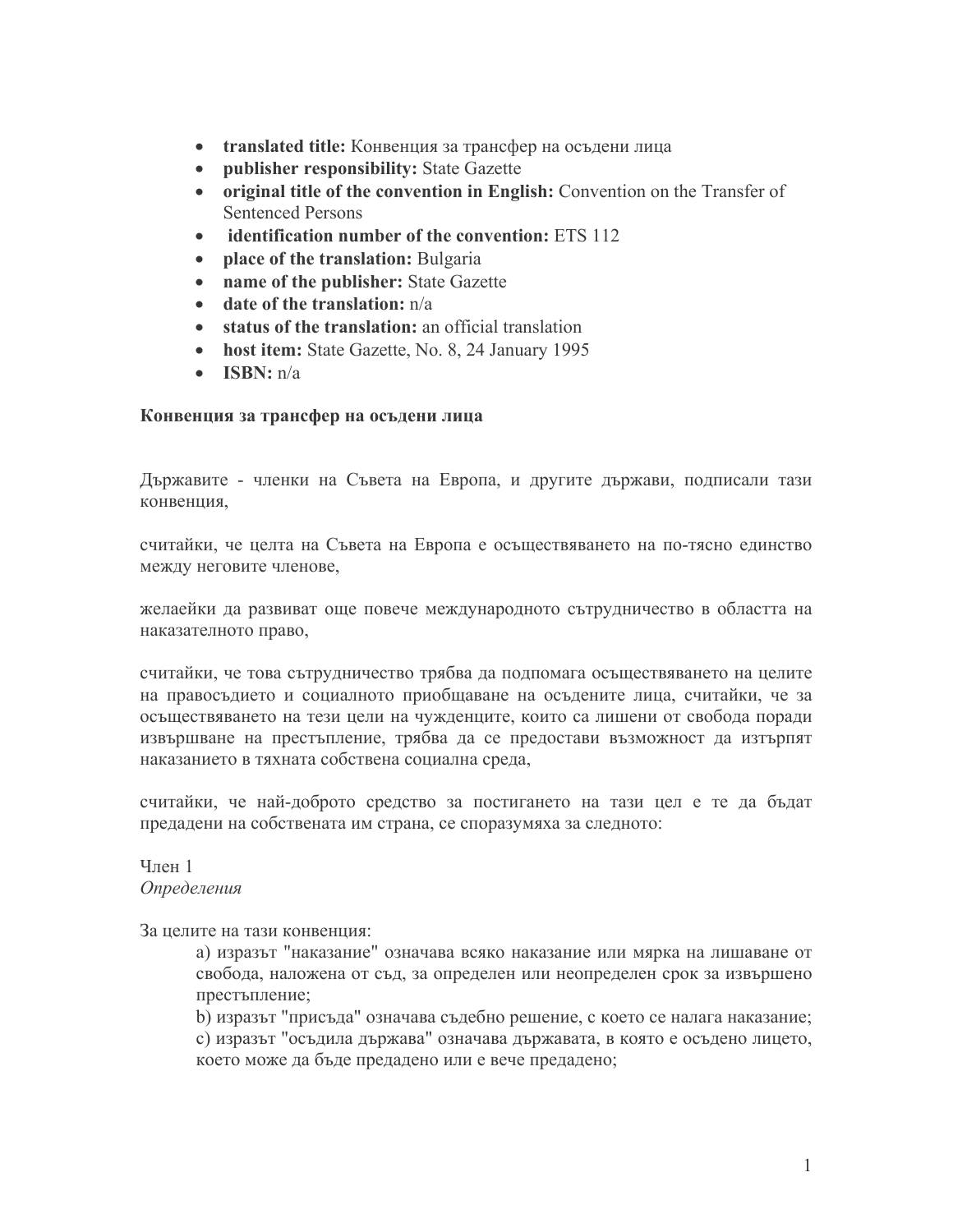d) изразът "изпълняваща държава" означава държавата, на която осъденото лице може да бъде предадено или е вече предадено, за да изтърпи там наказанието си.

# $q$ пен 2 Общи принципи

1. Страните се задължават да осъществяват в съответствие с разпоредбите на тази конвенция възможно най-пълно взаимно сътрудничество в областта на трансфера на осъдени лица.

2. Лице, осъдено на територията на дадена страна, може да бъде предадено в съответствие с разпоредбите на тази конвенция на територията на друга страна, за да изтърпи наказанието, което му е наложено. За тази цел то може да изрази пред осъдилата го държава или пред изпълняващата държава желанието си да бъде предадено съгласно тази конвенция.

3. Трансферът може да се поиска както от осъдилата го държава, така и от изпълняващата държава.

Член 3 Условия за трансфер

1. Осъдено лице може да бъде предадено в съответствие с тази конвенция само при следните условия:

а) осъденият да бъде гражданин на изпълняващата държава;

b) присъдата да бъде окончателна;

с) в момента на получаване на молбата за трансфер срокът от присъдата, останал за изтърпяване от осъдения, да бъде най-малко шест месеца или неопределен;

d) осъденият или ако една от двете държави счита за необходимо поради възрастта му или физическото или психическото му състояние, неговият представител да е дал съгласието си за трансфер;

е) действията или бездействията, за които е наложено наказанието, да съставляват престъпление съгласно правото на изпълняващата държава или биха съставлявали престъпление, ако бъдат извършени на нейна територия,  $\overline{M}$ 

f) осъдилата държава и изпълняващата държава да са се споразумели за предаването.

2. В изключителни случаи страните могат да се споразумеят за трансфер, дори ако срокът от присъдата, останал за изтърпяване от осъденото лице, не надвишава предвидения в ал. 1, буква "с".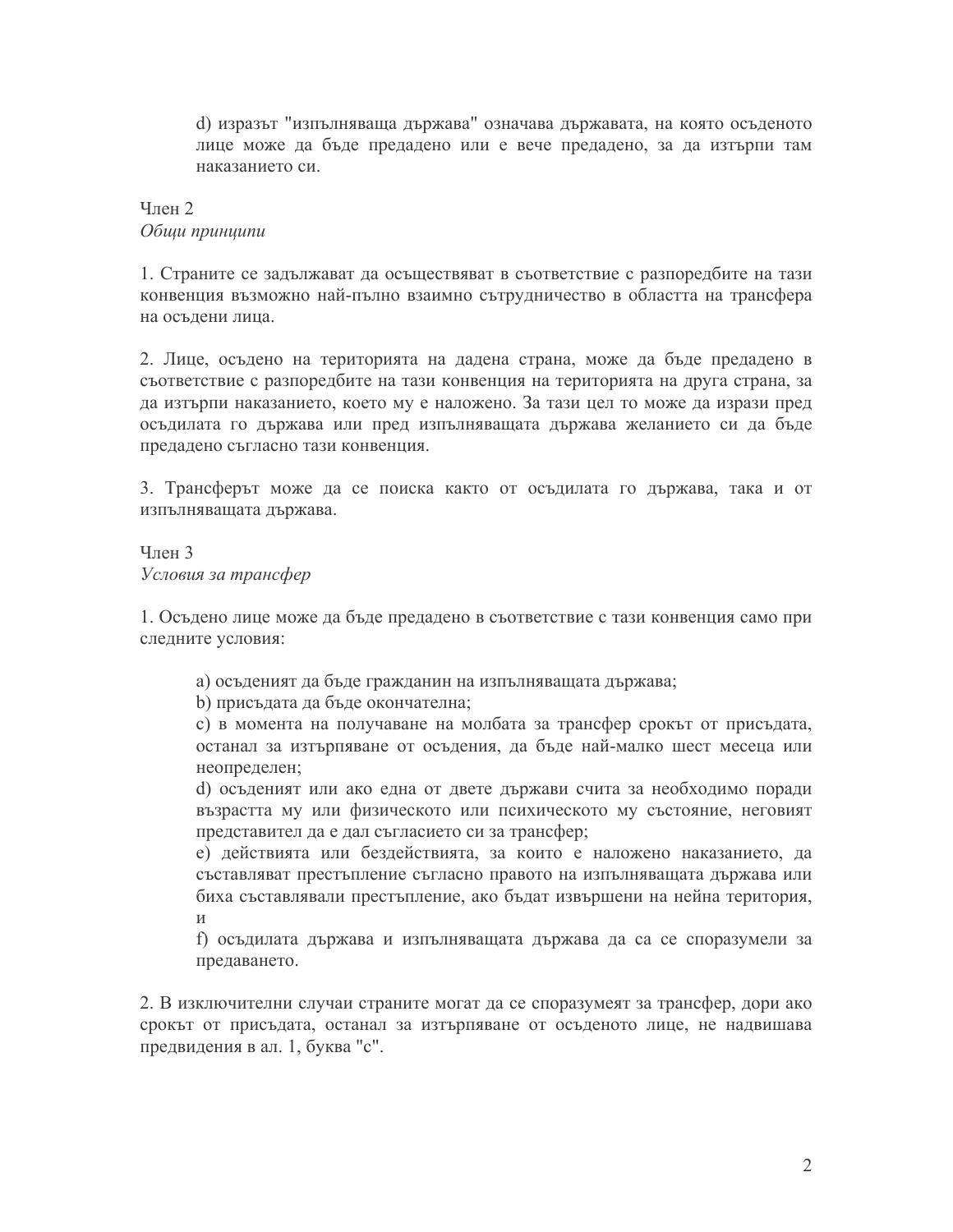3. Всяка държава може при подписването или депозирането на документа за ратификация, приемане, утвърждаване или присъединяване чрез декларация, адресирана до Генералния секретар на Съвета на Европа, да посочи, че възнамерява да изключи прилагането на някоя от процедурите по чл. 9, ал. 1, букви "а" и "b" в отношенията си с другите страни.

4. За целите на тази конвенция всяка държава може във всеки момент чрез декларация, адресирана до Генералния секретар на Съвета на Европа, да определи, доколкото е заинтересувана, израза "гражданин".

### $q$ лен 4

Задължение за предоставяне на информация

1. Всяко осъдено лице, по отношение на което може да се прилага тази конвенция, трябва да бъде информирано от осъдилата го държава за съдържанието на тази конвенция.

2. Ако осъденото лице е изразило пред осъдилата го държава желание да бъде предадено съгласно тази конвенция, тази държава трябва да уведоми за това изпълняващата държава във възможно най-кратък срок след окончателното произнасяне на присъдата.

3. Информацията съдържа:

- а) име, дата и място на раждане на осъденото лице;
- b) неговия адрес в изпълняващата държава, ако има такъв;
- с) изложение на фактите, които обосновават наказанието;
- d) характера, срока и началната дата на изпълнение на наказанието.

4. Ако осъденото лице е изразило пред изпълняващата държава желанието си да бъде предадено в съответствие с тази конвенция, осъдилата го държава съобщава на тази държава по нейно искане сведенията по ал. 3 от този член.

5. Осъденото лице се уведомява писмено за всяко действие, предприето от осъдилата го държава или от изпълняващата държава в изпълнение на предходните точки, както и за всяко решение, взето от някоя от тези държави по отношение на молба за трансфер.

Член 5 Молби и отговори

1. Молбите за трансфер и отговорите се съставят в писмена форма.

2. Тези молби се изпращат от Министерството на правосъдието на молещата държава до Министерството на правосъдието на замолената държава. Отговорите се изпращат по същия начин.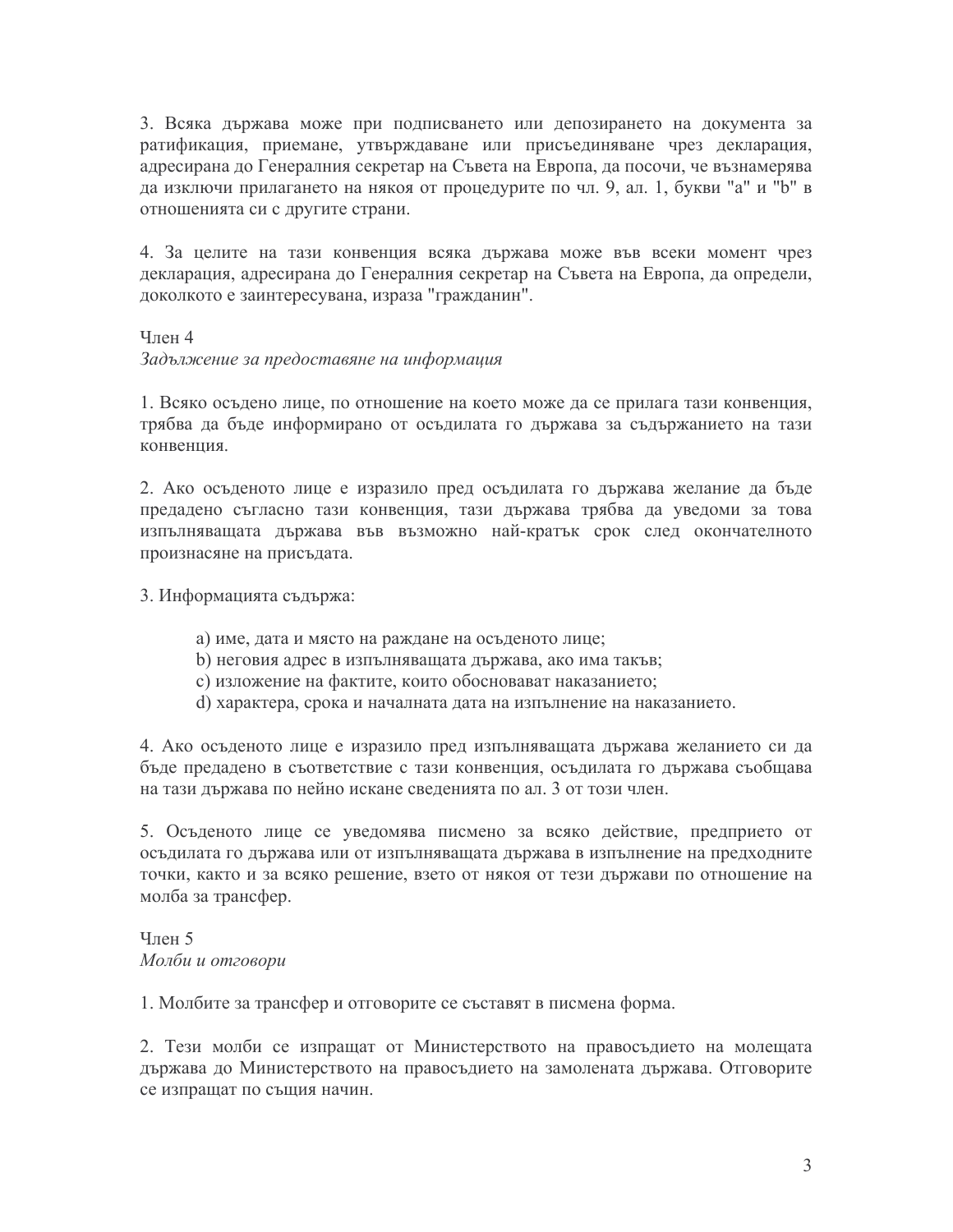3. Всяка страна може чрез декларация, адресирана до Генералния секретар на Съвета на Европа, да посочи, че ще използва други начини за връзки.

4. Замолената държава трябва да уведоми в най-кратък срок държавата, изготвила молбата, за своето решение да приеме или да откаже искания трансфер.

### Член 6

Допълнителни документи

1. Изпълняващата държава трябва, по искане на осъдилата държава, да й предостави:

а) документ или декларация, в който се посочва, че осъденото лице е гражданин на тази държава;

b) копие от правните разпоредби на изпълняващата държава, по силата на които действията или бездействията, за които е наложено наказанието в осъдилата държава, съставляват престъпление съгласно правото на изпълняващата държава или биха съставлявали престъпление, ако са извършени на нейна територия;

с) декларация, съдържаща посочените в чл. 9, ал. 2 сведения.

2. Ако има молба за трансфер, осъдилата държава предоставя на изпълняващата държава следните документи, освен ако някоя от тези държави вече е заявила, че няма да даде своето съгласие за трансфер:

а) заверено копие от присъдата и от приложените правни разпоредби;

b) удостоверение за срока на наказанието, който вече е изтърпян, включително сведения за всяко предварително задържане, отменяне или друго действие, отнасящо се до изпълнението на наказанието;

с) декларация, съдържаща съгласието за предаване, посочено в чл. 3, ал. 1, буква "d"; и

d) всякакви сведения от медицински или социален характер за осъденото лице, ако има такива, всякаква информация за лечението му в осъдилата го държава и препоръка за продължение на лечението му в изпълняващата държава.

3. Осъдилата държава и изпълняващата държава могат да поискат да им бъдат предоставени някои от документите или декларациите, посочени в ал. 1 и 2, преди да съставят молба за трансфер или да вземат решение за приемане или отказване на трансфера.

Член 7 Съгласие и проверка

1. Осъдилата държава трябва да осигури лицето, което дава съгласие за трансфера в съответствие с чл. 3, ал. 1, буква "d", да направи това доброволно и в пълно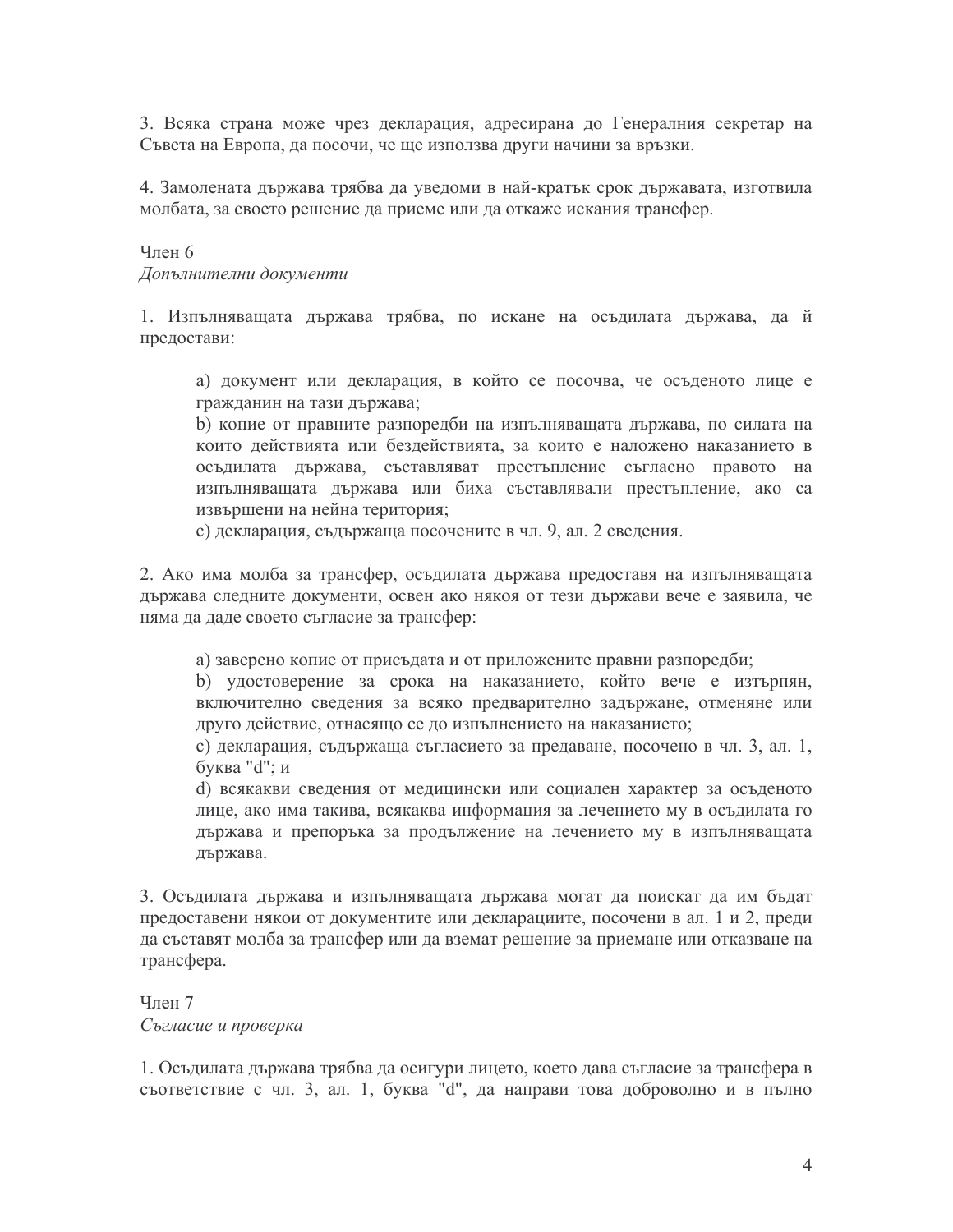съзнание за правните последствия, които произтичат. Процедурата за даване на съгласие се определя от закона на осъдилата го държава.

2. Осъдилата държава трябва да предостави на изпълняващата държава възможността да провери чрез консул или друг служител, определен със съгласието на изпълняващата държава, че съгласието е дадено в съответствие с условията, предвидени в ал. 1.

### $4$ лен 8

Последствия от трансфера за осъдилата държава

1. Приемането на осъденото лице от органите на изпълняващата държава има действие на прекъсване изпълнението на наказанието в осъдилата държава.

2. Осъдилата държава не може повече да изпълнява наказанието, ако изпълняващата държава счита изпълнението на наказанието като приключило.

### Член 9

Последствия от трансфер за изпълняващата държава

1. Компетентните органи на изпълняващата държава трябва:

а) да продължат изпълнението на наказанието незабавно или на основата на съдебно или административно решение при условията по чл. 10; или b) да преобразува наказанието чрез съдебна или административна процедура в решение на тази държава, като по този начин замести санкцията, наложена в осъдилата държава, със санкция, предвидена в законодателството на изпълняващата държава за същото престъпление при условията на чл. 11.

2. Изпълняващата държава трябва, ако има искане за това, да уведоми осъдилата държава преди предаването на осъденото лице коя от тези процедури ще следва.

3. Изпълнението на наказанието се регламентира от закона на изпълняващата държава, която е единствено компетентна да взема всякакви необходими решения.

4. Всяка държава, чието вътрешно право не позволява да се прилага някоя от процедурите по ал. 1 за осъществяването на мерки, приложими на територията на друга държава по отношение на лица, които поради душевното си състояние са освободени от наказателна отговорност за дадено престъпление, и която е готова да приеме такива лица с цел продължаване на лечението им, може чрез декларация, адресирана до Генералния секретар на Съвета на Европа, да посочи процедурите, които ще прилага в тези случаи.

Член 10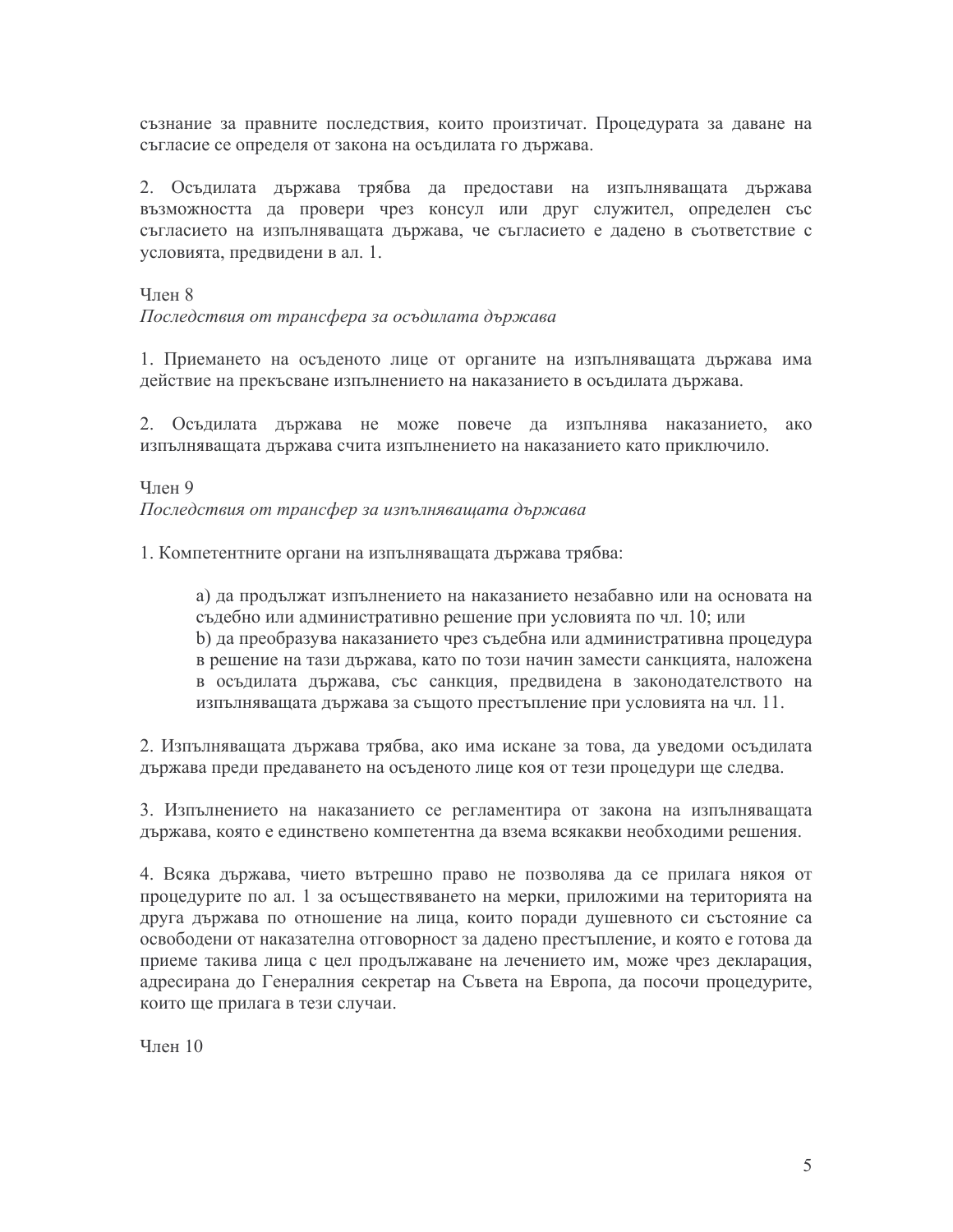#### Продължаване изпълнение на наказанието

1. В случай, че се продължи изпълнение на наказанието, изпълняващата държава е обвързана с правния характер и срока на наказанието, както са определени от осъдилата държава.

2. Ако обаче характерът или срокът на наказанието са несъвместими със законодателството на изпълняващата държава или ако законодателството на тази държава го изисква, изпълняващата държава може чрез съдебно или административно решение да приспособи тази санкция към наказание или мярка, предвидена от нейното законодателство за престъпления от същия характер. По отношение на характера си това наказание или мярка трябва да съответства, доколкото е възможно, на наложеното от присъдата за изпълнение. Тя не може да утежни с характера или срока си санкцията, наложена в осъдилата държава, нито да надвиши максимума, предвиден от закона на изпълняващата държава.

## Член 11 Преобразуване на наказанието

1. В случай на преобразуване на наказанието се прилага процедурата, предвидена от националното законодателство на изпълняващата държава. При преобразуване на наказанието компетентният орган:

а) се ръководи от фактите, доколкото те са изложени или се подразбират от присъдата, произнесена в осъдилата държава;

b) не може да замени санкция на лишаване от свобода с парична санкция;

с) приспада целия срок на лишаване от свобода, изтърпян от осъденото лице; и

d) не може да утежнява наказателно-правния статут на осъденото лице и не се обвързва с минималното наказание, което се предвижда **OT** законодателството на изпълняващата държава за извършеното или извършените престъпления.

2. Ако процедурата по преобразуване на наказанието се осъществява след трансфера на осъденото лице, изпълняващата държава трябва да държи това лице под арест или да вземе други мерки с цел осигуряване на неговото присъствие в изпълняващата държава до приключването на тази процедура.

# $V<sub>II</sub>$ ен 12 Помилване, амнистия, смекчаване на наказанието

Всяка страна може да разреши помилване, амнистия или смекчаване на наказанието в съответствие със своята Конституция или други правни разпоредби.

Член 13 Преразглеждане на присъдата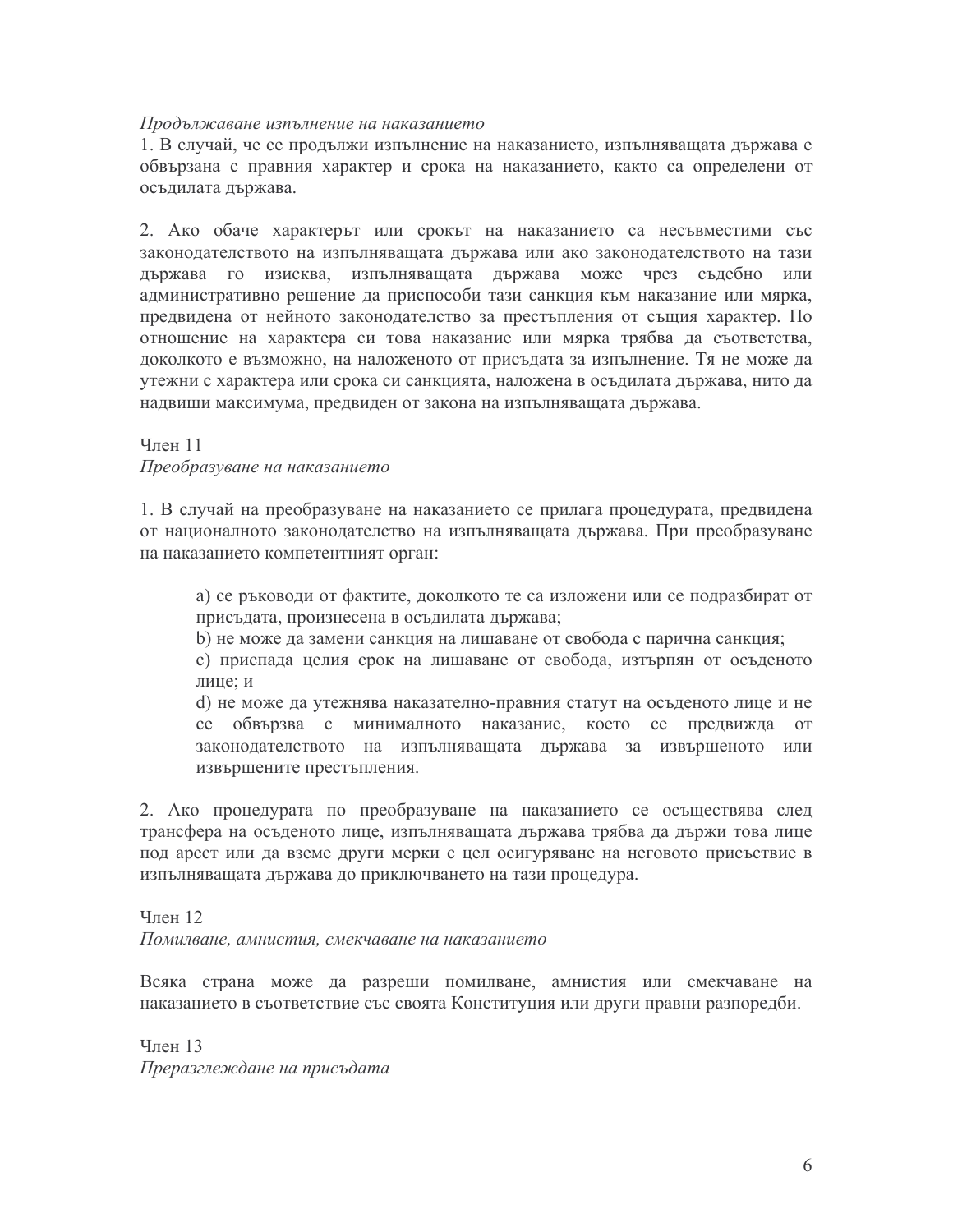Единствено осъдилата държава има право да взема решение по всяка молба за преразглеждане на присъдата.

Член 14 Прекратяване на изпълнението

Изпълняващата държава прекратява изпълнението на наказанието веднага след като е била уведомена от осъдилата държава за всяко решение или мярка, в резултат на които наказанието подлежи на прекратяване.

Член 15 Информация за изпълнението

Изпълняващата държава предоставя на осъдилата държава информация за изпълнение на наказанието:

а) когато счете изпълнението на наказанието за приключено;

b) ако осъденото лице избяга преди приключване изпълнението на наказанието; или

с) ако осъдилата държава поиска от нея специален доклад.

Член 16 Транзитно преминаване

1. Всяка страна трябва в съответствие със своето законодателство да удовлетвори молба за транзитно преминаване на осъдено лице през нейната територия, ако молбата е направена от друга страна, която се е споразумяла с друга страна или с трета държава за трансфер на осъденото лице на или от нейна територия.

2. Страната може да откаже транзитно преминаване:

а) ако осъденото лице е неин гражданин; или

b) ако престъплението, за което е наложено наказанието, не съставлява престъпление по нейното законодателство.

3. Молбите за транзитно преминаване и отговорите се предават по начините, предвидени в чл. 5, ал. 2 и 3.

4. Страната може да удовлетвори молба за транзитно преминаване на осъдено лице през нейна територия, направена от трета държава, ако тази държава се е споразумяла с друга страна за предаването на или от нейна територия.

5. Страната, към която е отправена молбата за транзитно преминаване, може да държи осъденото лице под арест само за такъв срок от време, който е необходим за транзитното преминаване през нейна територия.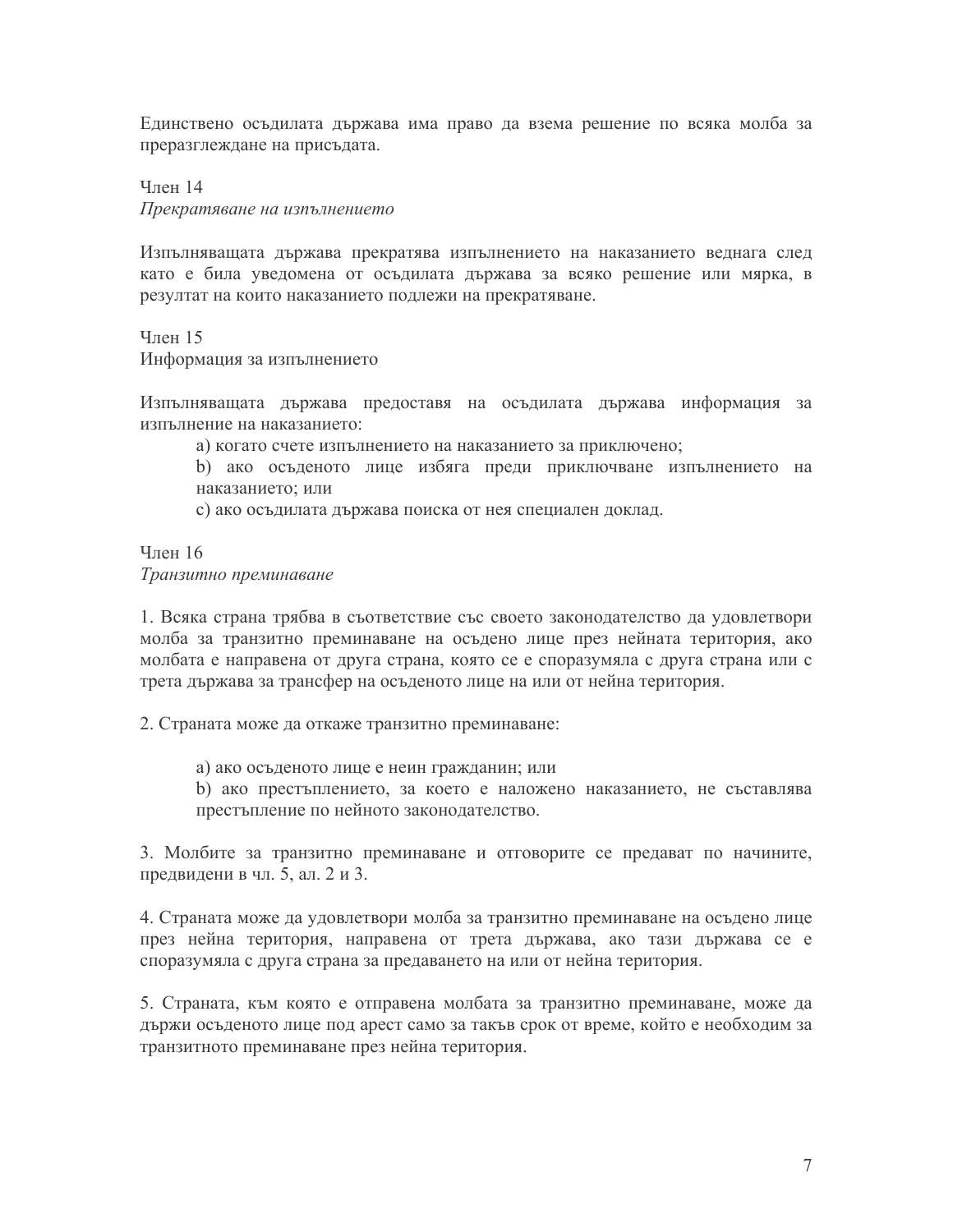6. Страната, към която е отправена молба за транзитно преминаване, може да бъде поканена да представи гаранции, че осъденото лице няма да бъде преследвано или задържано, с изключение на случаите по предходната алинея, нито подложено на каквото и да е друго ограничение на личната му свобода на територията на държавата на транзитно преминаване за престъпления или наказания, извършени или наложени преди напускането му на територията на осъдилата го държава.

7. Не е необходима молба за транзитно преминаване, ако превозването се осъществява по въздуха над територията на дадена страна и не е предвидено кацане в нея. Всяка държава може обаче чрез декларация, адресирана до Генералния секретар на Съвета на Европа, при подписването или депозирането на своя документ за ратификация, приемане, утвърждаване или присъединяване да изисква уведомяване за всяко транзитно преминаване над нейна територия.

 $V$ пен 17 Език и разходи

1. Информацията по чл. 4, ал. 2 до 4 трябва да бъде съставена на езика на страната, на която се предоставя, или на един от официалните езици на Съвета на Европа.

2. Като се спазват разпоредбите на ал. 3, не е необходим превод на молбите за трансфер или на съпровождащите ги документи.

3. Всяка държава може при подписването или депозирането на своя документ за ратификация, приемане, утвърждаване или присъединяване чрез декларация, адресирана до Генералния секретар на Съвета на Европа, да изисква молбите за трансфер и допълнителните документи да се придружават с превод на нейния собствен език или на един от официалните езици на Съвета на Европа, или на езици, които тя посочи. В тази връзка тя може да заяви, че е готова да приеме преводи на всеки друг език, освен на официалния език или официалните езици на Съвета на Европа.

4. С изключение на случаите по чл. 6, ал. 2, буква "а" документите, предавани в съответствие с тази конвенция, не се нуждаят от заверка.

5. Разходите, възникнали при прилагането на тази конвенция, са за сметка на изпълняващата държава, с изключение на разходите, възникнали изключително на територията на осъдилата държава.

Член 18 Подписване и влизане в сила

1. Тази конвенция е открита за подписване от държавите - членки на Съвета на Европа, и от държавите нечленки, които са участвали в нейното изработване. Тя подлежи на ратификация, приемане или утвърждаване. Документите за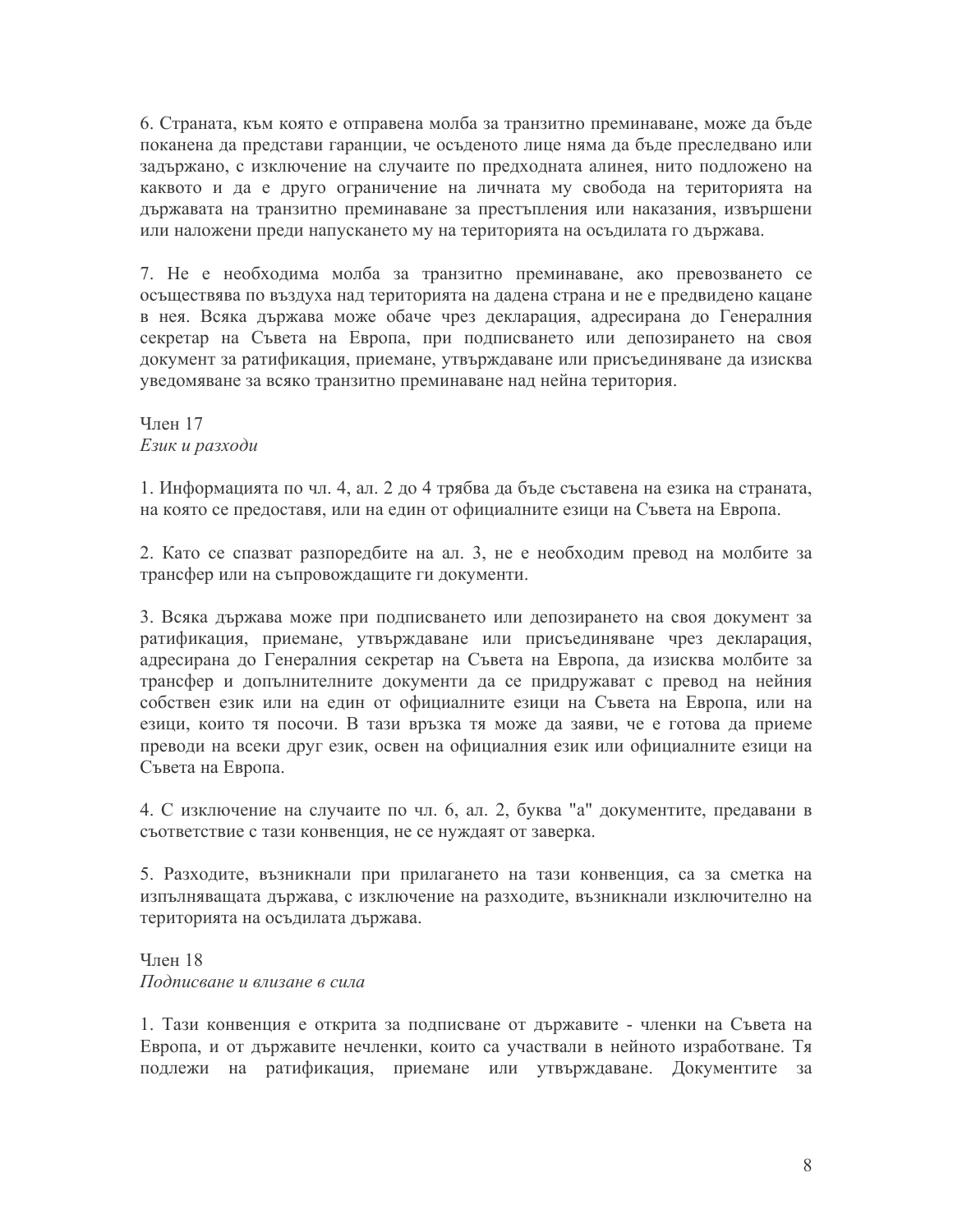ратификация, приемане или утвърждаване се депозират при Генералния секретар на Съвета на Европа.

2. Тази конвенция влиза в сила на първия ден от месеца, следващ изтичането на период от три месеца след датата, на която три държави - членки на Съвета на Европа, са изразили своето съгласие да се присъединят към Конвенцията в съответствие с разпоредбите на ал. 1.

3. За всяка подписала държава, която изрази впоследствие съгласието си да се обвърже с конвенцията, тя влиза в сила на първия ден от месеца, следващ изтичането на период от три месеца след датата на депозиране на документа за ратификация, приемане или утвърждаване.

# **Член 19** Присъединяване на държави нечленки

1. След влизането в сила на тази конвенция Комитетът на министрите на Съвета на Европа може след консултации с договарящите държави да покани всяка държава, която не е член на съвета и не е посочена в чл. 18, ал. 1, да се присъедини към тази конвенция с решение, взето с мнозинството по чл. 20.d на Статута на Съвета на Европа и с единодушие на представителите на договарящите държави, имащи право да заседават в комитета.

2. За всяка присъединила се държава конвенцията влиза в сила на първия ден от месеца, следващ изтичането на период от три месеца след датата на депозиране на документа за присъединяване при Генералния секретар на Съвета на Европа.

Член 20 Териториално приложение

1. Всяка държава може при подписването или при депозирането на своя документ за ратификация, приемане, утвърждаване или присъединяване да посочи територията или териториите, за които ще се прилага тази конвенция.

2. Всяка държава може по всяко време след това чрез декларация, адресирана до Генералния секретар на Съвета на Европа, да разшири прилагането на тази конвенция по отношение на всяка друга територия, посочена в декларацията. Конвенцията влиза в сила по отношение на тази територия на първия ден от месеца, следващ изтичането на период от три месеца след датата на получаване на такава декларация от Генералния секретар.

3. Всяка декларация, направена в съответствие с предходните алинеи, може да бъде оттеглена по отношение на която и да е от посочените в нея територии чрез уведомление, адресирано до Генералния секретар. Оттеглянето влиза в сила на първия ден от месеца, следващ изтичането на период от три месеца след датата на получаване на уведомлението от Генералния секретар.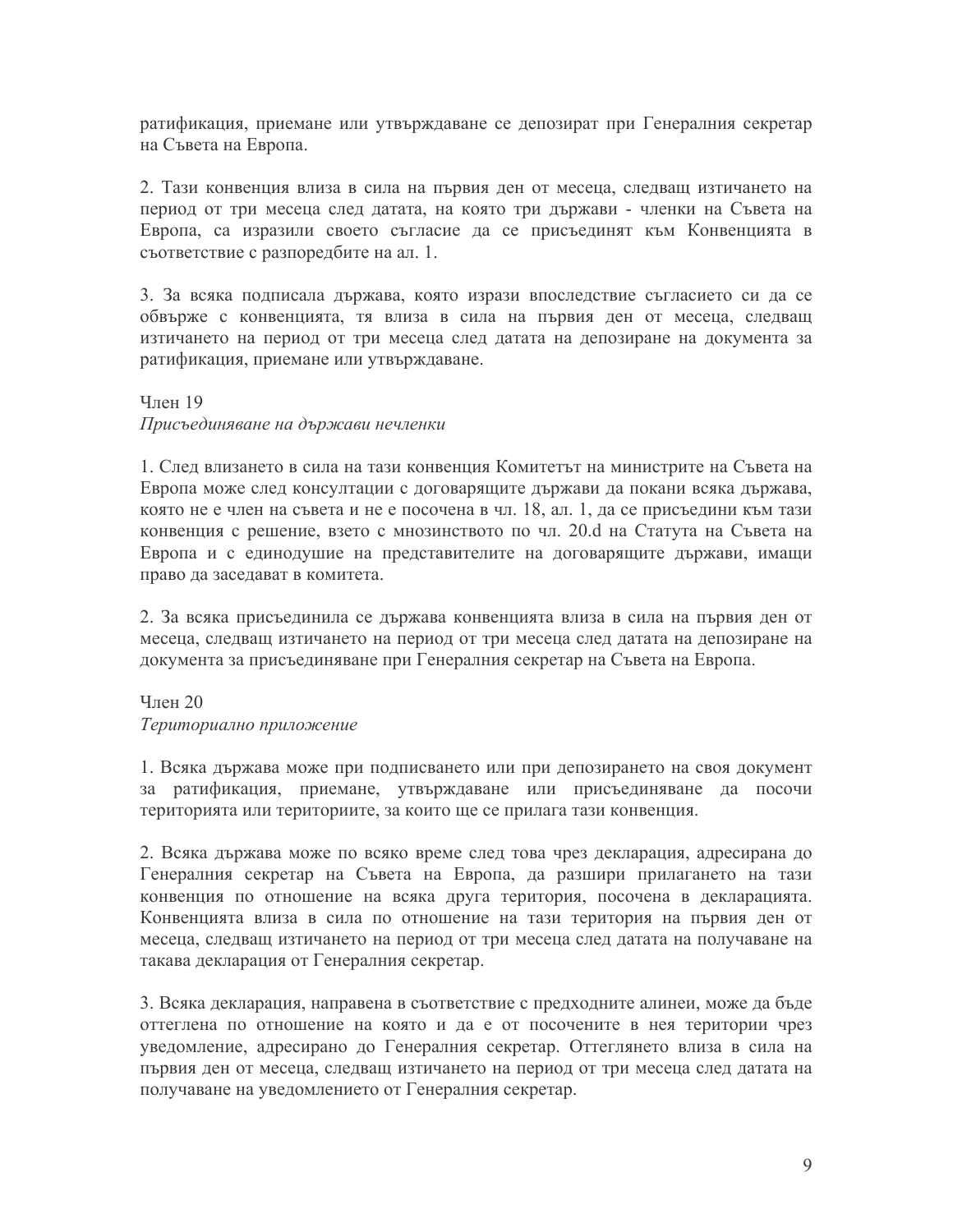## Член 21 Приложение във времето

Тази конвенция се прилага за изпълнение на наказания, наложени както преди, така и слел влизането й в сила.

# Член 22 Отношения с други конвенции и споразумения

1. Тази конвенция не засяга правата и задълженията, произтичащи от договорите за екстрадиция и от други договори за международно сътрудничество в областта на наказателното право, които предвиждат предаване на задържани лица с цел очна ставка или свидетелски показания.

2. Ако две или повече страни вече са сключили или предстои да сключат споразумение или договор за трансфер на осъдени лица или са установили или предстои да уредят по друг начин отношенията си в тази област, те имат право да прилагат това споразумение или договор или да осъществяват това сътрудничество вместо тази конвенния

3. Тази конвенция не засяга правото на държавите, страни по Европейската конвенция за международната валидност на наказателните присъди, да сключват помежду си двустранни или многостранни споразумения по въпроси, регламентирани в тази конвенция, с цел допълване на нейните разпоредби или улесняване прилагането на принципите, заложени в нея.

4. Ако молба за трансфер попада под действието на тази конвенция и на Европейската конвенция за международната валидност на наказателните присъди или на друго споразумение, или друг договор за трансфер на осъдени лица, молещата държавата трябва да уточни въз основа на кой международен акт е направена молбата.

 $T<sub>II</sub>$ ен 23 Приятелско уреждане

Европейският комитет по въпросите на престъпността ще следи за прилагането на тази конвенция и ще прави всичко необходимо за улесняване приятелското уреждане на всяко затруднение, възникнало при прилагането й.

Член 24 Денонсиране

1. Всяка страна може по всяко време да денонсира тази конвенция чрез уведомление, адресирано до Генералния секретар на съвета на Европа.